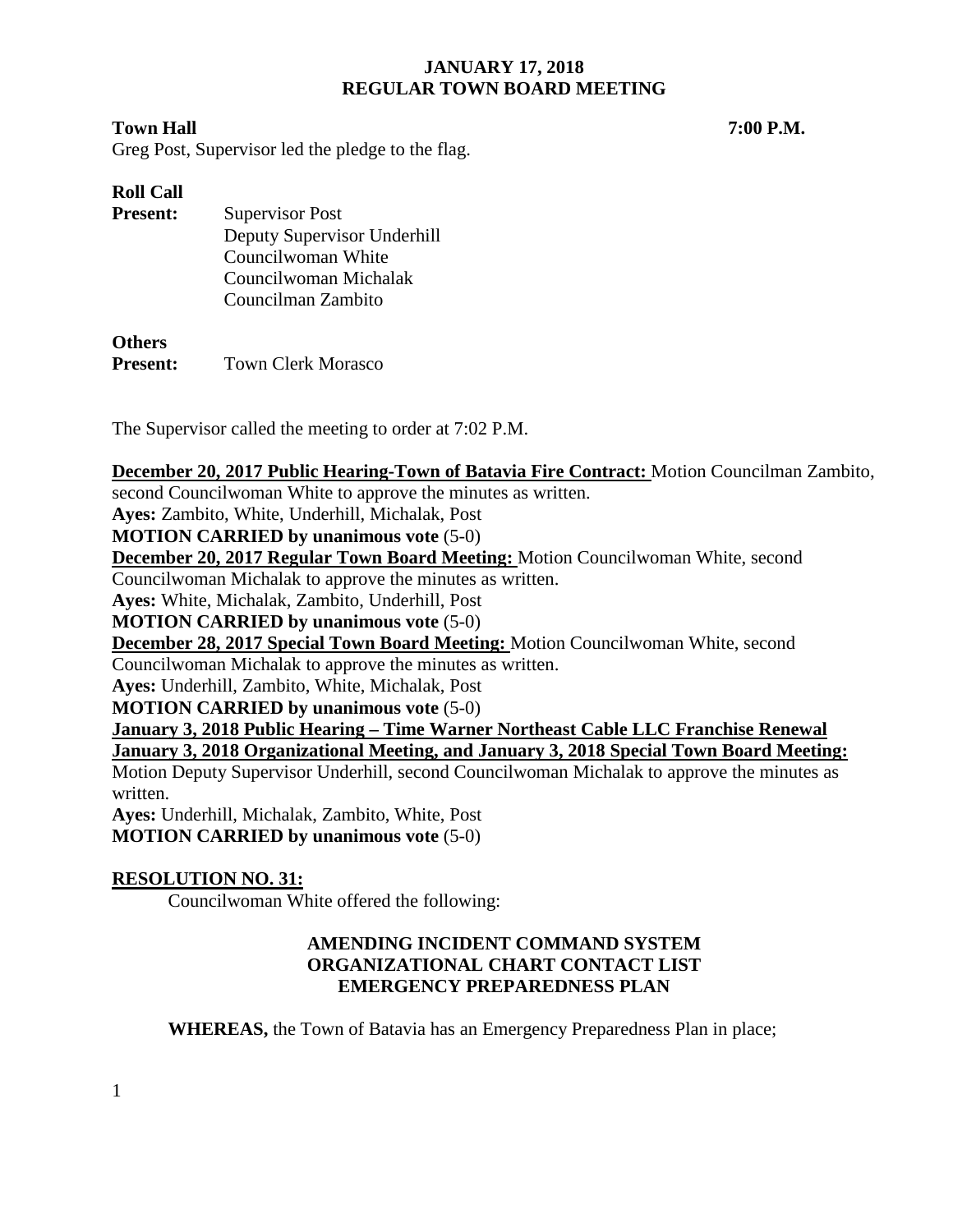**WHEREAS,** the Incident Command System Organizational Chart Contact List of personnel names and phone numbers has been amended (attached).

## **NOW, THEREFORE, BE IT**

**RESOLVED,** the Batavia Town Board hereby adopts the Incident Command System Organizational Chart Contact List as amended; and be it

**FURTHER RESOLVED,** the Batavia Town Board hereby directs that the amended Incident Command System Organizational Chart Contact List be sent to all parties named on the Organizational Chart, along with the Emergency Preparedness Plan.

**Second by:** Deputy Supervisor Underhill **Ayes:** White, Underhill, Michalak, Zambito, Post **APPROVED by unanimous vote** (5-0)

#### **TOWN OF BATAVIA INCIDENT COMMAND SYSTEM ORGANIZATIONAL CHART CONTACT LIST**

| <b>TOWN BOARD</b>                               | <b>HOME#</b> | <b>BUSINESS#</b>               | <b>CELL#</b> |
|-------------------------------------------------|--------------|--------------------------------|--------------|
| Gregory H. Post, Supervisor                     | 343-2088     | 343-1729                       | 716-474-3216 |
| Daniel Underhill, Deputy Supervisor             | 344-3026     | 343-1729                       | 585-356-5646 |
| Sharon White                                    | 356-5306     |                                | 585-356-5306 |
| Chad Zambito                                    | 409-3558     | 343-1729                       | 585-409-3558 |
| Patti Michalak                                  | 343-7874     | 343-1729                       | 585-813-8403 |
| <b>TOWN ATTORNEY</b>                            |              |                                |              |
| <b>Andrew Meier</b>                             |              | 716-638-7026                   |              |
| <b>OPERATIONS SECTION COORDINATOR:</b>          |              |                                |              |
| <b>Fire Department-</b>                         |              |                                |              |
| Dan Coffey, T/Batavia Fire Chief                |              | 345-6370                       | 585-414-5920 |
| Scott Garlock, TOBFD President                  |              |                                | 585-746-1107 |
| Robert Tripp, T/Batavia Deputy Fire Chief       |              |                                | 585-356-5848 |
| Donald Newton, Jr., E Pembroke Fire Chief       |              |                                | 585-813-4033 |
| Steve Smelski, E Pembroke 1st Asst Fire Chief   |              |                                | 585-356-0984 |
| Charles Chatley, E Pembroke 2nd Asst Fire Chief |              |                                | 585-356-4668 |
| <b>Law Enforcement</b>                          |              |                                |              |
| Genesee County Sheriff's Department             |              | 343-5000                       |              |
| New York State Police                           |              | 343-2200                       |              |
| <b>Highway Operations</b>                       |              |                                |              |
| Thomas Lichtenthal, Highway Superintendent      |              | 343-1729 ext 218 585-356-7153  |              |
| <b>Public Utilities-Water/Wastewater</b>        |              |                                |              |
| Steven Mountain, Town Engineer                  | 343-2251     | 343-1729 ext. 220 585-755-6408 |              |
| <b>Emergency Medical Services</b>               |              |                                |              |
| <b>United Memorial Center</b>                   |              | 343-6030                       |              |
| PLANNING SECTION COORDINATOR:                   |              |                                |              |
| <b>Highway</b>                                  |              |                                |              |
| Thomas Lichtenthal, Highway Superintendent      |              | 343-1729 ext 218 585-356-7153  |              |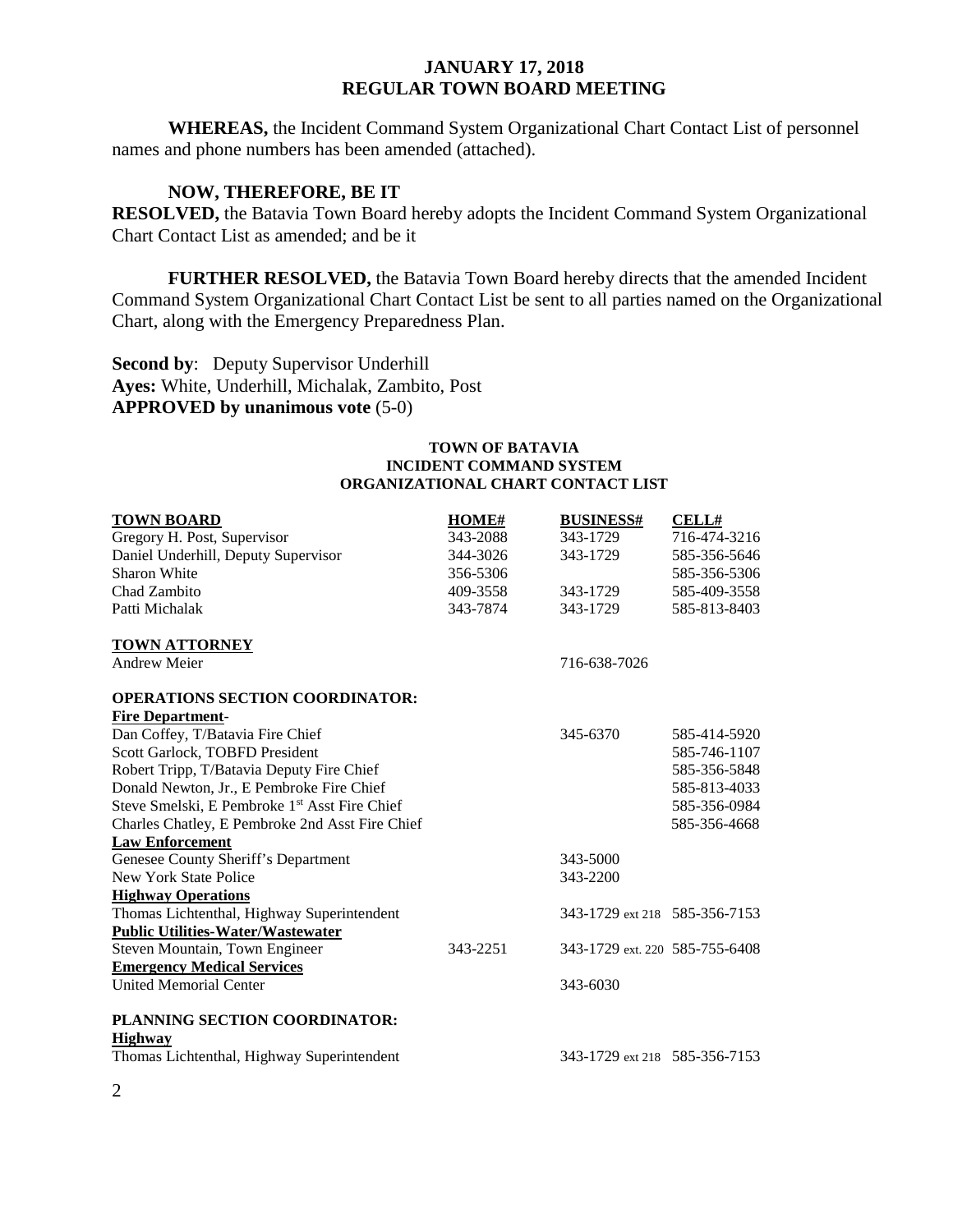| <b>Town Engineer/Water&amp;Wastewater</b>   |          |                                |              |
|---------------------------------------------|----------|--------------------------------|--------------|
| <b>Steve Mountain</b>                       | 343-2251 | 343-1729 ext. 220 585-755-6408 |              |
| <b>Code Enforcement/Fire Marshall</b>       |          |                                |              |
| Daniel Lang                                 |          | 343-1729 ext 222 585-861-0878  |              |
| <b>Assessor</b>                             |          |                                |              |
| Rhonda Saulsbury                            |          | 343-1729 ext 207 585-297-2472  |              |
| <b>Local Emergency Services</b>             |          |                                |              |
| Genesee County Emergency Management         |          | 344-0078                       |              |
| <b>Local Planning Board</b>                 |          |                                |              |
| Kathy Jasinski, Chairman                    | 762-8239 | 343-1729                       |              |
| <b>Local Health Department</b>              |          |                                |              |
| Genesee County Health Department            |          | 344-8506                       |              |
|                                             |          |                                |              |
| <b>LOGISTICS SECTION COORDINATOR:</b>       |          |                                |              |
| <b>Local Emergency Services</b>             |          |                                |              |
| Genesee County Emergency Management         |          | 344-0078                       |              |
| <b>Highway Operations</b>                   |          |                                |              |
| Thomas Lichtenthal, Highway Superintendent  |          | 343-1729 ext 218 585-356-7153  |              |
|                                             |          |                                |              |
|                                             |          |                                |              |
|                                             |          |                                |              |
|                                             |          |                                |              |
|                                             | HOME#    | <b>BUSINESS#</b>               | <b>CELL#</b> |
|                                             |          |                                |              |
| <b>Town Clerk</b>                           |          |                                |              |
| Teressa M. Morasco                          |          | 343-1729 ext 203 585-356-7867  |              |
|                                             |          |                                |              |
| FINANCE/ADMINISTRATION SECTION COORDINATOR: |          |                                |              |
|                                             |          |                                |              |
| <b>Fiscal Officer</b>                       |          |                                |              |
| Gregory H. Post, Supervisor                 | 343-2088 | 343-1729                       | 716-474-3216 |
| <b>Town Accountant</b>                      |          |                                |              |
| Laura Landers, Freed, Maxick & Battaglia    |          | 344-1967                       |              |
| <b>Town Justices</b><br>Michael Cleveland   |          |                                |              |
| Thomas Williams                             | 762-4200 | 343-1729 ext 216 585-813-5319  |              |
| <b>Town Clerk</b>                           | 343-2764 | 343-1729 ext 216 585-300-3612  |              |

## **RESOLUTION NO. 32:**

Deputy Supervisor Underhill offered the following:

# **ANNUAL PROFESSIONAL SERVICES AGREEMENT – BETWEEN THE TOWN OF BATAVIA AND WENDEL FOR ANNUAL MAINTENANCE OF THE GEOGRAPHICAL INFORMATIONAL SYSTEM (GIS)**

**WHEREAS,** Wendel Consulting Services LLC (Wendel), continues with additional GIS services such as program and website additions, additional training and software/hardware support which allows the advancement of the Town's GIS needs; and

**WHEREAS,** Wendel has prepared a proposal (attached) as requested by the Town Engineer for the following:

3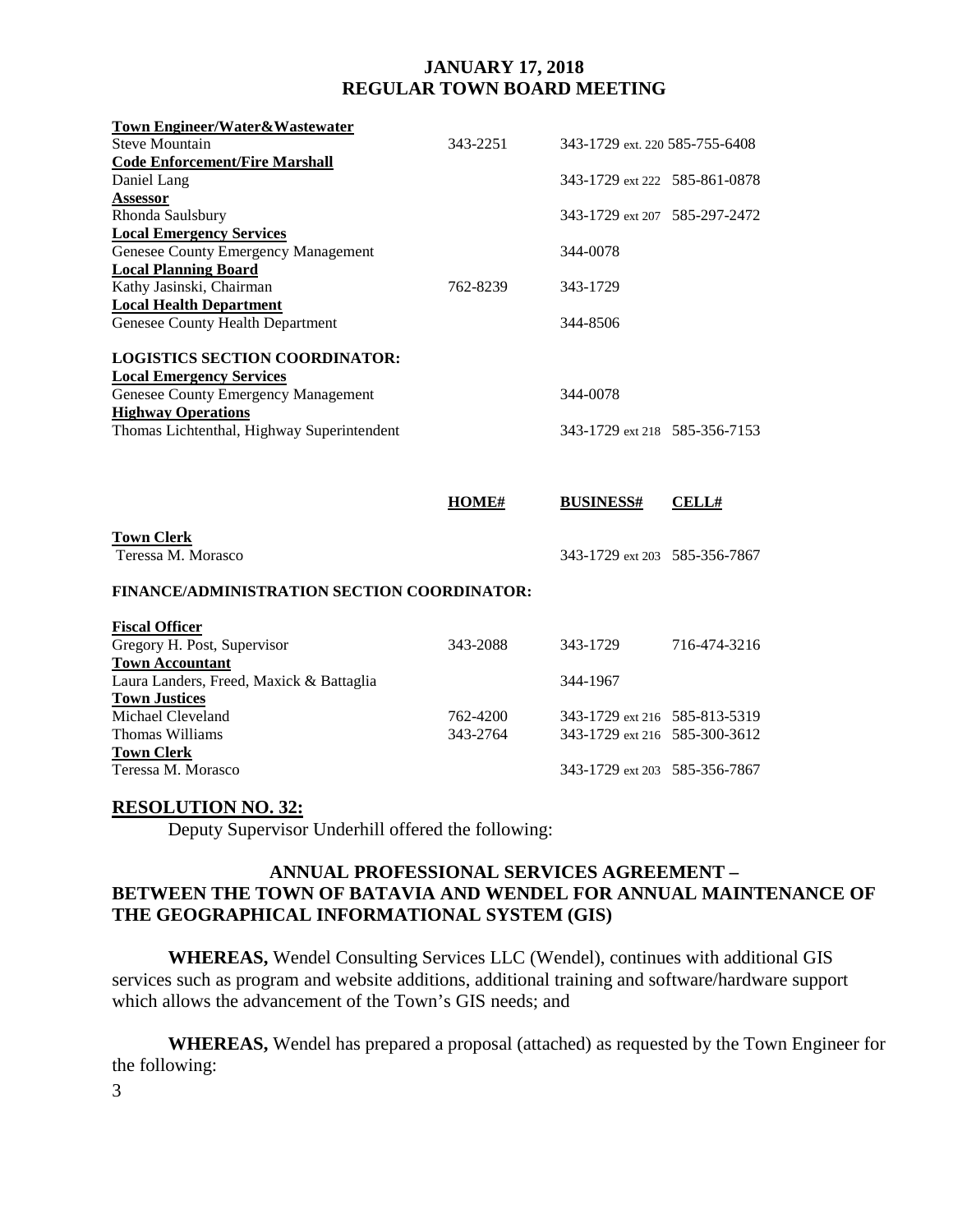Task 1 – Annual GIS Web Map Application Hosting  $$5,550.00$  (lump sum);

and

**WHEREAS**, the Town Engineer recommends approval of these services to continue the Town's advancement and fulfillment of its GIS needs as well as providing better service to our shared services partners; and

**NOW, THEREFORE, BE IT RESOLVED,** the Batavia Town Board hereby authorizes the Supervisor to execute the agreement for services of Wendel Consulting Services, LLC, a copy of which is annexed and made part of the Town Board Minutes, for Annual GIS Web Map Application Hosting at a cost not to exceed five thousand five hundred fifty dollars (\$5,550.00)

**Second by:** Councilwoman Michalak **Ayes:** Underhill, Michalak, Zambito, White, Post **APPROVED by unanimous vote** (5-0)

# **RESOLUTION NO. 33:**

Supervisor Post offered the following:

# **PROFESSIONAL SERVICES AGREEMENT – BETWEEN THE TOWN OF BATAVIA AND WENDEL CONSULTING SERVICES GIS PROPERTY INSPECTOR DEVELOPMENT**

**WHEREAS,** in 2015 the Town contracted with Wendel Consulting Services LLC (Wendel), to provide an integrated GIS based inspection software solution to assist us with all our inspection operations and documentation; and

**WHEREAS,** Wendel has prepared a proposal (attached) as requested by the Town Engineer and the Code Enforcement Officer to continue with the hosting, support and training of the GIS Property Inspector Application and will provide the following:

Task 1 – Annual Property Inspector Application Hosting \$4,000 (lump sum)

and

**WHEREAS**, the Town Engineer and Code Enforcement Officer recommends approval of these services for our internal needs and for providing better service to our shared services partners.

**NOW, THEREFORE, BE IT RESOLVED,** the Batavia Town Board hereby authorizes the Supervisor to execute the agreement for professional services with Wendel Consulting Services, LLC, a copy of which is annexed and made part of the Town Board Minutes, is hereby approved for the Annual Property Inspector Application Hosting at a cost not to exceed four thousand dollars (\$4,000.00); and be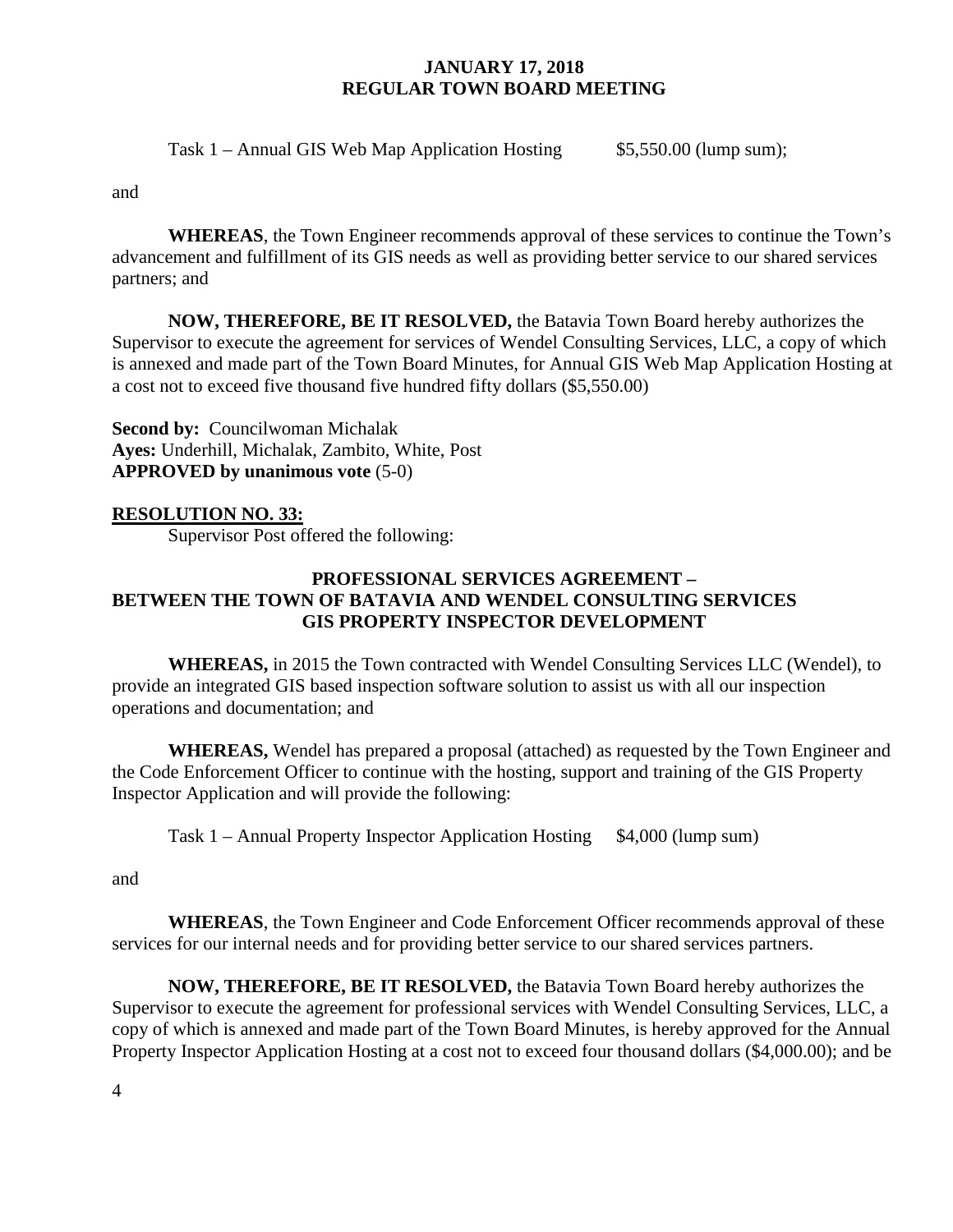it further

**RESOLVED,** the expenditure will be appropriated from line items A3620.400 (50%), SS1- 8120.400, SS2-8120.400 and SW-8340.400.

**Second by: Deputy Supervisor Underhill Ayes:** Post, Underhill, Michalak, Zambito, White **APPROVED by unanimous vote** (5-0)

## **RESOLUTION NO. 34:**

Councilwoman Michalak offered the following:

## **TRAINING WORKSHOP**

**RESOLVED,** the Batavia Town Board hereby authorizes the following personnel to attend training workshops:

Kathy Jasinski- Blackcreek Watershed Management Plan Workshop (was) October 30, 2018 at the Stafford Town Hall. There was no cost for this workshop.

Paul Barrett, Keith Wilkinson, Greg Lang and Greg Post- Western New York Water Works Conference February 14, 2018. The cost for the conference is \$25.00 each.

Bruce Gerould- Finger Lakes Building Officials Educational Conference (FLBOA) March 12- 14, 2018 at RIT. The cost for the conference is \$390.00. A Town vehicle will be used.

Marcy Crandall and Greg Post- NY Rural Water Association Line Location/Leak Detection Training Session March14 at the Livingston County Highway Complex. There is no cost for this training.

Steven Mountain- NY AWWA Conference April 10 – April 12, 2017 in Saratoga. The estimated cost for the conference, transportation, meals and lodging is \$1,023.00.

Steven Mountain and Hiedi Librock- CDBG Grant Implementation (was) January 17, 2018. There is no cost for this training

**Second by:** Councilman Zambito **Ayes:** Michalak, Zambito, White, Underhill, Post **APPROVED by unanimous vote** (5-0)

#### **RESOLUTION NO. 35:**

Councilman Zambito offered the following: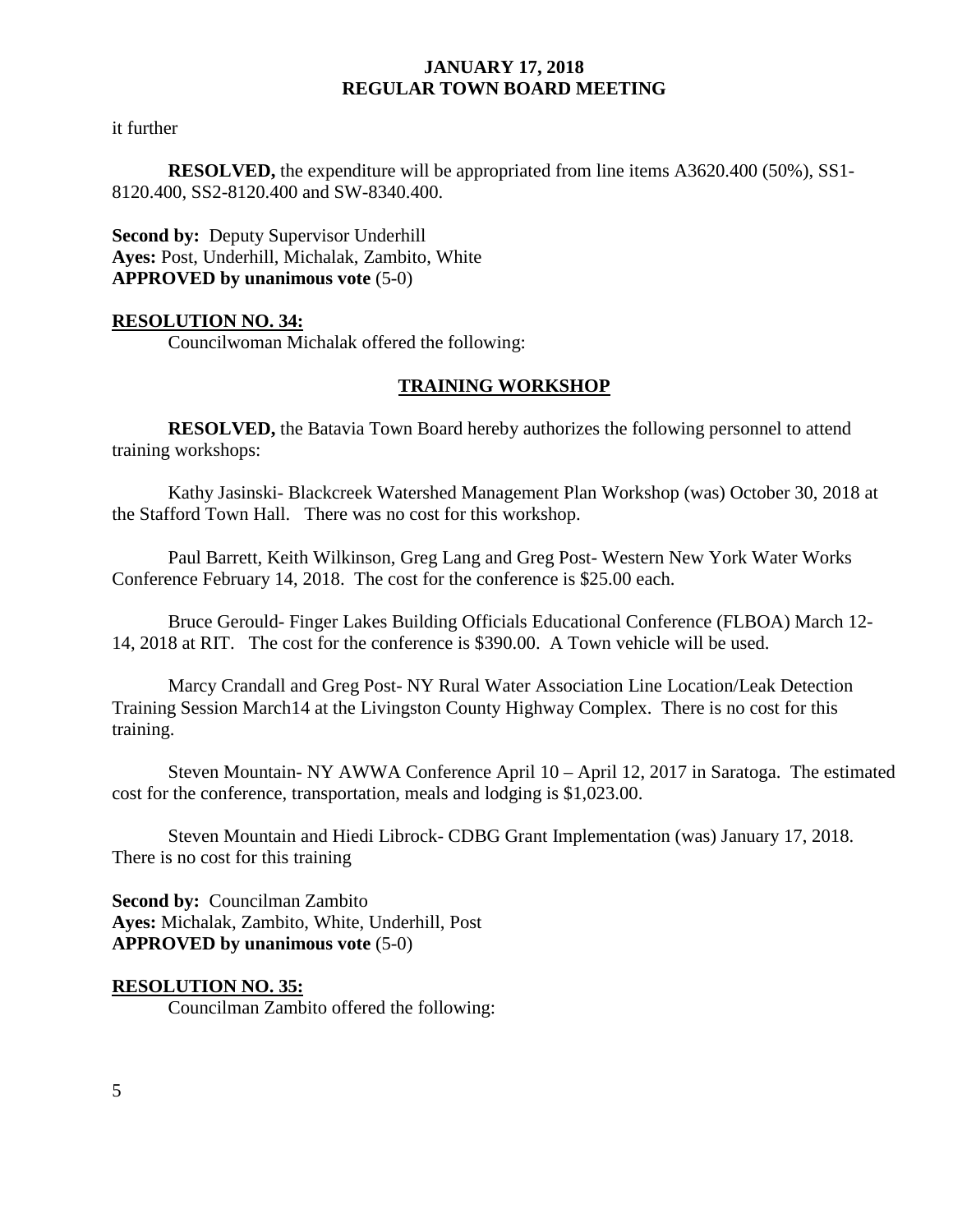## **NEW STREET LIGHT CORNER OF BARRETT DRIVE AND NYS ROUTE 5**

**WHEREAS,** the East Pembroke Fire District requested that a street light be installed at the corner of Barrett Drive and NYS Route 5 to improve lighting and safety at the intersection for fire trucks and personnel entering and exiting the new fire station on Barrett Drive; and

**WHEREAS,** the Highway Superintendent agrees with the installation of the new street light; and

**WHEREAS,** the street light will be a new 96 watt LED street light at an annual cost of approximately \$153.33 dollars.

# **NOW, THEREFORE, BE IT**

**RESOLVED,** the Batavia Town Board hereby authorizes the Highway Superintendent to have installed a new street light at the corner of Barrett Drive and NYS Route 5 at an approximate yearly cost of one hundred and fifty-three dollars and thirty three cents (\$153.33), and be it

**FURTHER RESOLVED,** the expenditure will be appropriated from line item A5182.400.

**Second by: Deputy Supervisor Underhill Ayes:** Zambito, Underhill, Michalak, White, Post **APPROVED by unanimous vote** (5-0)

#### **RESOLUTION NO. 36:**

Councilwoman White offered the following:

## **AUTHORIZING BUDGET TRANSFERS FOR 2017**

**RESOLVED,** the Batavia Town Board hereby authorizes the following Budget Transfers:

#### **General Fund:**

| To:       |                          | <b>Amount</b> | From:     |                                |
|-----------|--------------------------|---------------|-----------|--------------------------------|
| A1110.105 | Justice Pers Svc         | \$231.00      | A1110.106 | Justice Pers Svc               |
| A1220.401 | supervisor contr         | \$547.00      | A1220.400 | Supervisor Contr               |
| A1110.402 | Justice Contr            | \$536.00      | A1220.400 | Supervisor Contr               |
| A1110.402 | Justice Contr            | \$67.00       | A1220.402 | <b>Supervisor Contr</b>        |
| A1355.103 | <b>Assessor Pers Syc</b> | \$1,347.00    | A1355.100 | <b>Assessor Pers Svc</b>       |
| A1355.103 | <b>Assessor Pers Syc</b> | \$90.00       | A1355.400 | <b>Assessor Contr</b>          |
| A1420.400 | <b>Attorney Contr</b>    | \$203.00      | A1420.402 | <b>Attorney Contr</b>          |
| A1420.403 | <b>Attorney Contr</b>    | \$4,997.00    | A1910.400 | Unallocated Ins                |
| A3620.200 | Bldg & Safety Equip      | \$511.00      | A3620.400 | <b>Bldg &amp; Safety Contr</b> |
| A5132.402 | Garage Contr             | \$111.00      | A5132.403 | Garage Contr                   |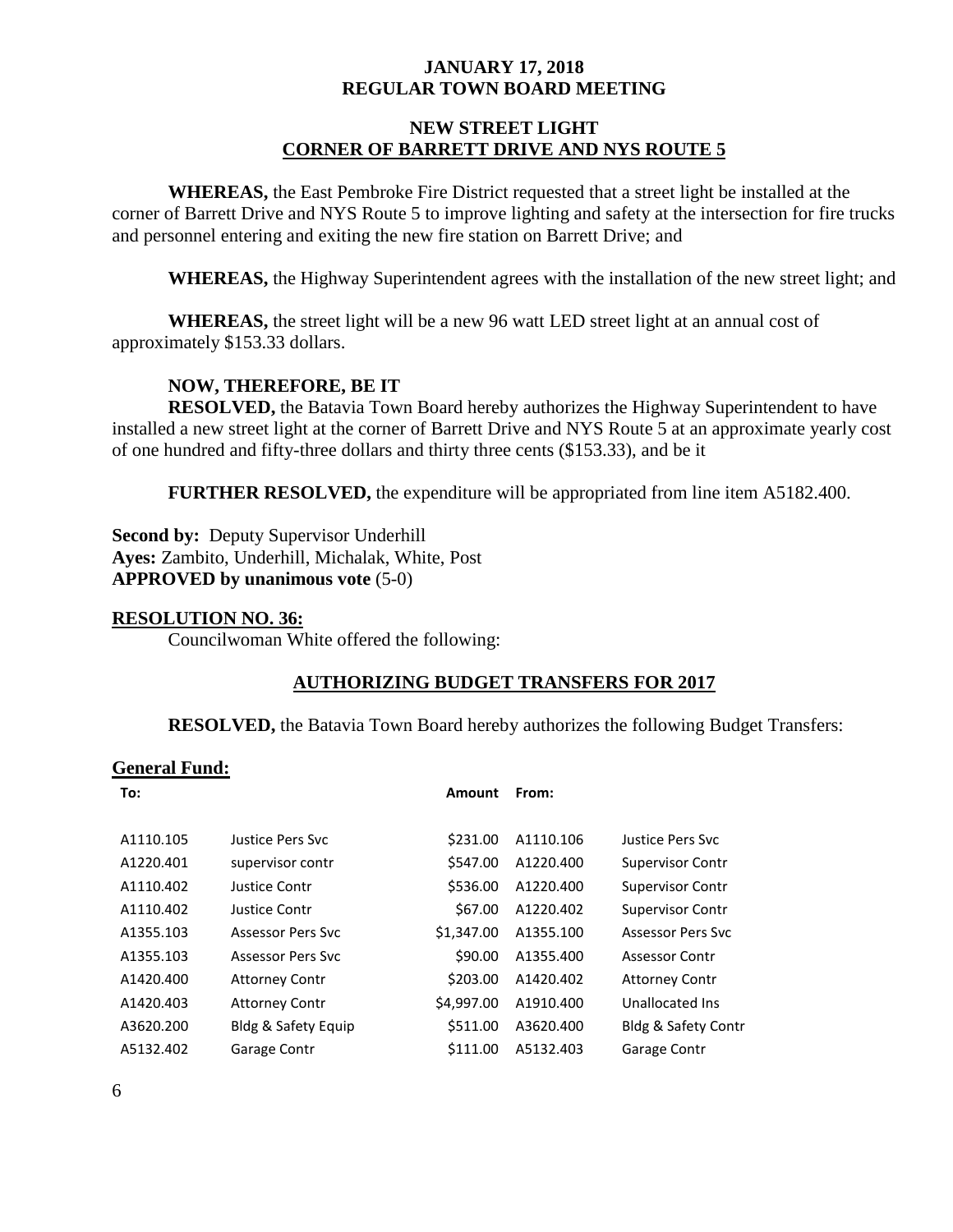| A1355.103   | <b>Assessor Pers Svc</b> | \$2,801.00  | A1355.402   | <b>Assessor Contr</b>     |
|-------------|--------------------------|-------------|-------------|---------------------------|
| A1355.200   | <b>Assessor Equip</b>    | \$2,250.00  | A1355.402   | <b>Assessor Contr</b>     |
| A1420.400   | <b>Attorney Contr</b>    | \$4,795.00  | A1355.402   | <b>Assessor Contr</b>     |
| A7510.400   | Historian Contr          | \$1.00      | A7510.100   | <b>Historian Pers Svc</b> |
| A7110.401   | Parks Contr              | \$108.00    | A7110.400   | Parks Contr               |
| A8010.101   | <b>ZBA Pers Svc</b>      | \$1.00      | A8010.100   | <b>ZBA Pers Svc</b>       |
| A8020.401   | <b>Planning Board</b>    | \$47.00     | A8020.400   | <b>Planning Board</b>     |
| A8020.405   | <b>Planning Board</b>    | \$1,898.00  | A8020.404   | <b>Planning Board</b>     |
| A8120.200   | Swr Imp Thru Equip       | \$945.00    | A8120.400   | Swr Imp Contr             |
| A8164.402   | Landfill Contr           | \$302.00    | A8164.102   | Landfill Pers Svc         |
| A8165.400   | Superfund Contr          | \$318.00    | A8165.102   | Superfund Pers Svc        |
| A8165.402   | Superfund Contr          | \$2,797.00  | A8165.406   | Superfund Contr           |
| A8165.403   | Superfund Contr          | \$1,634.00  | A8165.406   | Superfund Contr           |
| A8165.404   | Superfund Contr          | \$1,251.00  | A8165.406   | Superfund Contr           |
| A9010.800   | Retirement               | \$23,865.00 | A9040.800   | <b>Workers Comp</b>       |
| A9010.800   | Retirement               | \$11,179.00 | A9060.800   | <b>Workers Comp</b>       |
| A9055.800   | Disb Ins                 | \$2,000.00  | A9060.800   | <b>Workers Comp</b>       |
| A9030.800   | Soc Sec                  | \$1,793.00  | A9060.800   | <b>Workers Comp</b>       |
| A9030.800   | Soc Sec                  | \$1,435.00  | A9060.801   | <b>Medical Exp</b>        |
| A9089.801   | Eye Exam                 | \$1,000.00  | A9060.801   | Medical Exp               |
| A1989.400   | Misc Exp                 | \$435.00    | A9060.801   | <b>Medical Exp</b>        |
| A9089.802   | <b>Staff Dev</b>         | \$1,233.00  | A9089.800   | In Lieu Of                |
| Sewer 1     |                          |             |             |                           |
| SS1-120.402 | San Swr Contr            | \$1,556.00  | SS1-120.404 | San Swr Contr             |
| SS1-120.401 | San Swr Contr            | \$572.00    | SS1-120.400 | San Swr Contr             |
| SS1-030.800 | Soc Sec                  | \$293.00    | SS1-010.800 | Retirement                |
| Sewer 2     |                          |             |             |                           |
| SS2-120.102 | San Swr Pers Svc         | \$1,071.00  | SS2-120.120 | San Swr Pers Syc          |
| SS2-120.102 | San Swr Pers Svc         | \$2,352.00  | SS2-120.200 | San Swr Equip             |
| SS2-110.403 | Swr Admin Contr          | \$4,048.00  | SS2-120.200 | San Swr Equipment         |
| SS2-110.401 | Swr Admin Contr          | \$1,072.00  | SS28120.200 | San Swr Equipment         |
| SS2-130.400 | <b>Swr Treatment</b>     | \$6,197.00  | SS2-120.400 | San Swr Contr             |
| Water       |                          |             |             |                           |
| SW8340.200  | Trs & Dist Equip         | \$7,794.00  | SW8340.120  | Trs & Dist Pers Svc       |
| SW8340.200  | Trs & Dist Equip         | \$470.00    | SW8340.401  | Trs & Dist Contr          |
| SW9060.800  | Health Ins               | \$9,025.00  | SW9010.800  | Retirement                |
| SW9060.801  | <b>Medical Exp</b>       | \$5,098.00  | SW9010.800  | Retirement                |
| SW8340.404  | Trs & Dist Contr         | \$98,628.00 | SW8320.400  | Source of Supply          |
|             |                          |             |             |                           |

7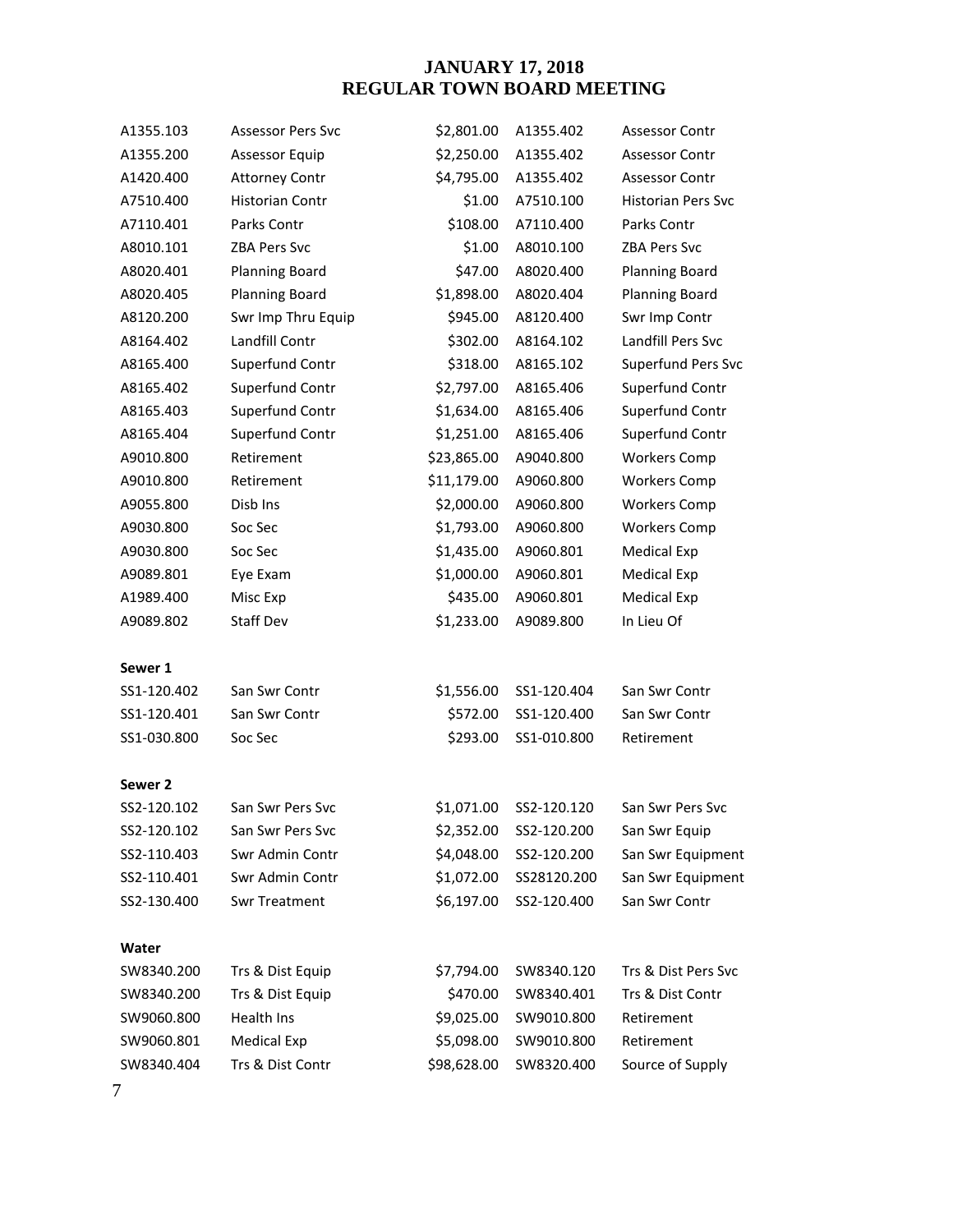| SW8340.405     | Trs & Dist Contr  | \$8,838.00  | SW8320.400 | Source of Supply       |
|----------------|-------------------|-------------|------------|------------------------|
| SW8340.405     | Trs & Dist Contr  | \$3,162.00  | SW8340.400 | Trs & Dist Contr       |
| SW8350.400     | Wtr Supply        | \$36,732.00 | SW8340.400 | Trs & Dist Contr       |
| SW8310.401     | Wtr Admin Contr   | \$570.00    | SW8340.400 | Trs & Dist Contr       |
|                |                   |             |            |                        |
| <b>Highway</b> |                   |             |            |                        |
| DA5110.103     | Gen Rep Pers Svc  | \$7,421.00  | DA5110.100 | Gen Rep Pers Svc       |
| DA5110.103     | Gen Rep Pers Svc  | \$2,905.00  | DA5110.101 | Gen Rep Pers Svc       |
| DA5110.400     | Gen Rep Contr     | \$1,757.00  | DA5110.101 | Gen Rep Pers Svc       |
| DA5110.400     | Gen Rep Contr     | \$564.00    | DA5110.102 | Gen Rep Pers Svc       |
| DA5110.400     | Gen Rep Contr     | \$3,267.00  | DA5130.400 | Machinery Contr        |
| DA5110.400     | Gen Rep Contr     | \$2,518.00  | DA5140.100 | Brush & Weeds Pers Svc |
| DA5110.400     | Gen Rep Contr     | \$866.00    | DA5140.400 | Brush & Weeds Contr    |
| DA5142.101     | Snow Rem Pers Syc | \$2.175.00  | DA9050.800 | Unemployment Ins       |

**Second by: Councilwoman Michalak Ayes:** White, Michalak, Zambito, Underhill, Post **APPROVED by unanimous vote** (5-0)

## **RESOLUTION NO. 37:**

Deputy Supervisor Underhill offered the following:

# **CODE ENFORCEMENT OFFICER AGREEMENT BETWEEN THE TOWN OF BATAVIA AND THE TOWN OF PEMBROKE**

**WHEREAS,** the Town of Batavia and the Town of Pembroke entered into a Code Enforcement Officer Agreement in February 2007; and

**WHEREAS,** the agreement addresses the need for each party to have its Codes enforced during periods when its Enforcement Officers are unavailable due to illness, vacation and other absences.

#### **NOW, THEREFORE, BE IT**

**RESOLVED,** pursuant to Article 5-G of the General Municipal Law, the Batavia Town Board wishes to re-enter into an agreement between the Town of Batavia and the Town of Pembroke for Code Enforcement coverage, a copy of which is annexed hereto and made a part of the minutes; and be it

**FURTHER RESOLVED**, the Batavia Town Board hereby authorizes the Supervisor to execute the aforementioned agreement.

**Second by:** Councilman Zambito **Ayes:** Underhill, Zambito, White, Michalak, Post **APPROVED by unanimous vote** (5-0)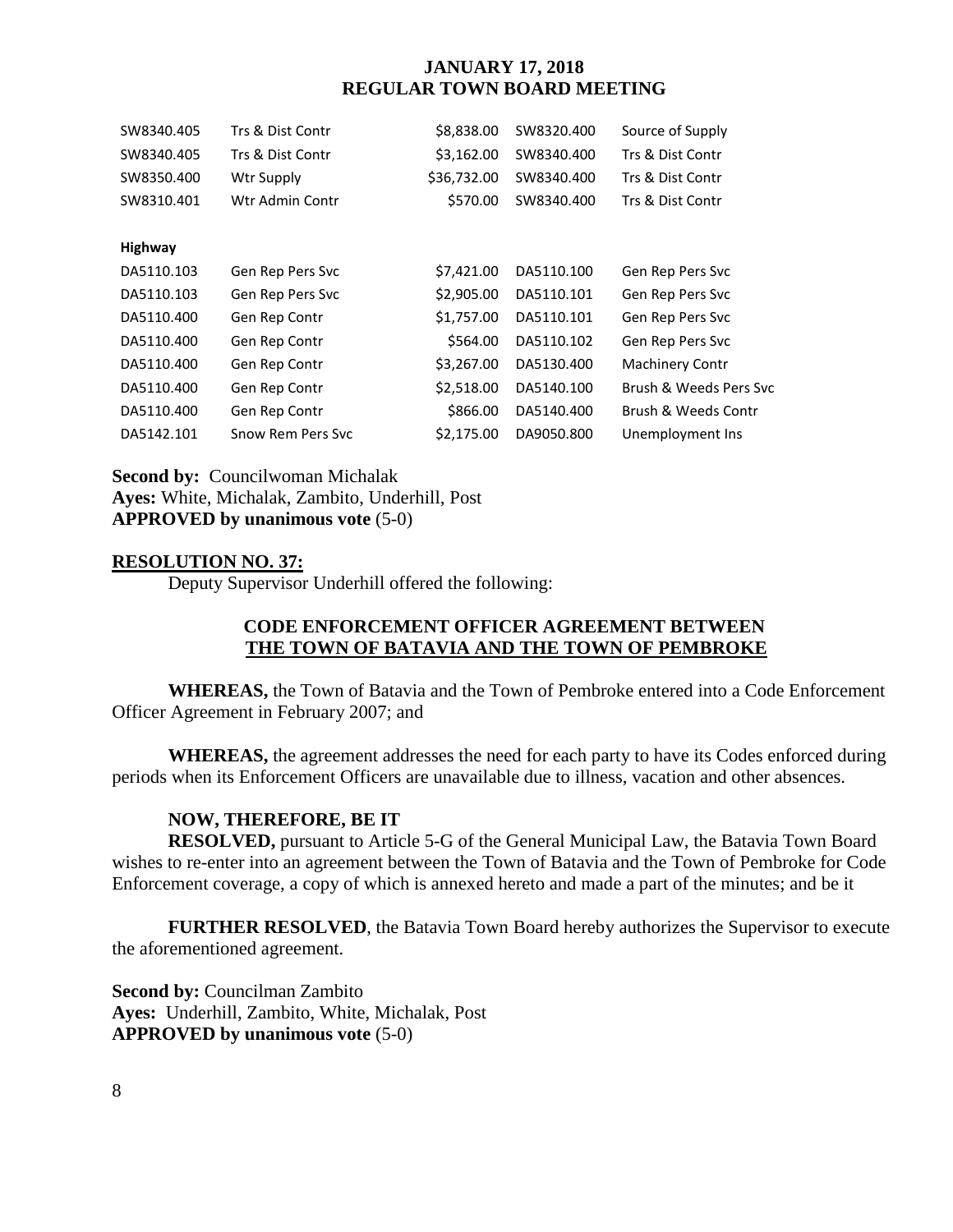### **CODE ENFORCEMENT AGREEMENT**

**THIS AGREEMENT,** made this day of the set of the by and between the **Town of Pembroke**, a municipal corporation with offices at 1145 Main Road, Corfu, NY 14036 ("Pembroke"), and the **Town of Batavia**, a municipal corporation with office at 3833 West Main Road, Batavia, NY 14020 ("Batavia"),

**WHEREAS,** both parties employ Code Enforcement Officers to enforce Zoning Code, Fire and Building Codes and other various codes and regulations, and

**WHEREAS,** each party has identified a need to have its Codes enforced during periods when its Enforcement Officers are unavailable due to illness, vacation and other absences,

**NOW THEREFORE**, **BE IT RESOLVED,** pursuant to Article 5-G of the General Municipal Law, it is agreed as follows:

**First:** That Pembroke shall appoint the Code Enforcement Officer of the Town of Batavia as its Deputy Code Enforcement Officer.

**Second:** That Batavia shall appoint the Code Enforcement Officer of the Town of Pembroke as one of its Deputy Code Enforcement Officers.

**Third:** That each party shall establish an hourly rate at which it shall be reimbursed for such times as its Code Enforcement Officer is performing duties in the other Town and the Town receiving such services shall and hereby does agree to pay for such services at said rate. Each party shall also reimburse the other for any expenses paid by the other, including mileage for vehicle use by the officer while in the other party's Town, or reimburse the officer directly for the use of his personal vehicle in those instances when he uses it for either party's purposes with prior authorization.

**Fourth:** The rate shall include the hourly cost to the Town for the Code Enforcement Officer's wages, health insurance, retirement fund contribution, and any other fringe benefits, and shall not exceed such hourly costs.

**Fifth:** Each Town Supervisor shall notify the other Town Supervisor as soon as it becomes known that the services of the Deputy will be necessary, but in no event shall such notice be given less than 72 hours prior to the time when the Deputy is needed. In the event that one of the officers becomes injured, ill or otherwise suddenly incapacitated, the Town supplying the Deputy shall do so as soon as practical, but shall not be required to do so any sooner than 72 hours after notification. It is further understood that each municipality may have or currently has similar agreements with other municipalities and, therefore it is understood that the Deputy may not be available due to services being provided to those other municipalities. In this event the Deputy will be provided on a first come first serve basis.

**Sixth:** Each Town shall indemnify the other against any negligent act and shall name the other as an additional insured on any and all liability insurance policies. Each town shall be responsible for the acts of the deputy enforcement officer when working in its Town and the other shall not be so responsible.

**Seventh:** This agreement shall take effect upon the adoption of resolutions by Town Board agreeing hereto and the authorizing of the respective Supervisors to execute this Agreement and shall be in effect January 1, 2018 through December 31, 2019.

**Eighth:** This agreement may be terminated by either party by giving the other party ninety (90) days notice of intention to terminate and shall become effective on the first day of the month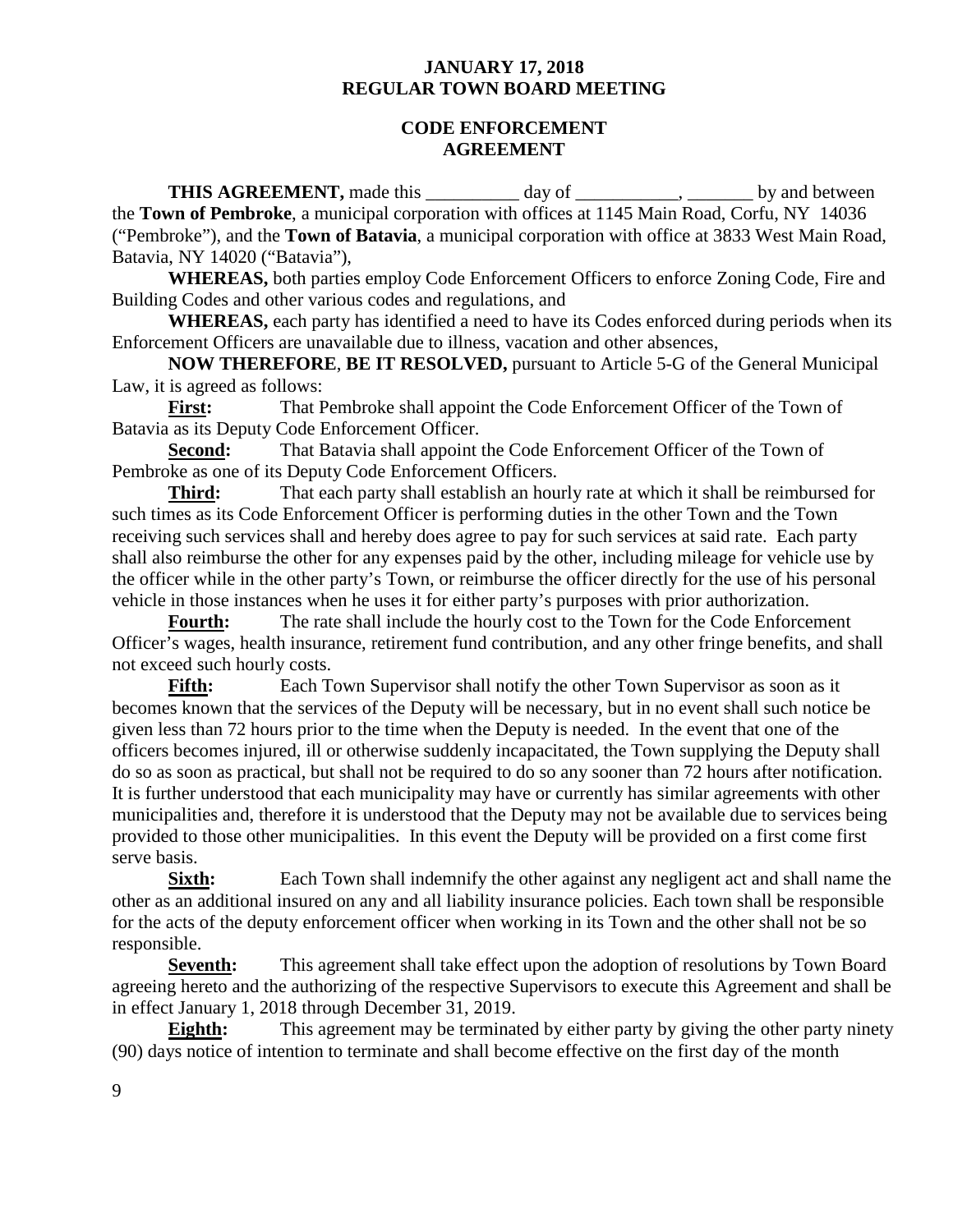following the expiration of the ninety (90) day period.

**Ninth:** All notices shall be sent to the respective Towns at their addresses as set forth above.

**IN WITNESS WHEREOF,** the Towns have caused this Agreement to be signed by the Supervisors and the Town Seal attached on the date first set forth above.

\_\_\_\_\_\_\_\_\_\_\_\_\_\_\_\_\_\_\_\_\_\_\_\_\_\_\_\_\_ \_\_\_\_\_\_\_\_\_\_\_\_\_\_\_\_\_\_\_\_\_\_\_\_\_\_\_\_\_\_

## **TOWN OF PEMBROKE TOWN OF BATAVIA**

**John Worth, Supervisor Gregory H. Post, Supervisor**

# **STATE OF NEW YORK) COUNTY OF GENESEE) SS.**

On the day of \_\_\_\_\_\_\_, 201 before me, the undersigned, a Notary Public in and for said State, personally appeared **John Worth**, personally known to me or proved to me on the basis of satisfactory evidence to be the individual whose name is subscribed to the within instrument and acknowledged to me that he executed the same in his capacity, and that by his signature on the instrument, the individual, or the person upon behalf of which the individual acted, executed the instrument.

Notary Public

\_\_\_\_\_\_\_\_\_\_\_\_\_\_\_\_\_\_\_\_\_\_\_\_\_\_\_\_\_\_\_\_\_\_\_\_

\_\_\_\_\_\_\_\_\_\_\_\_\_\_\_\_\_\_\_\_\_\_\_\_\_\_\_\_\_\_\_\_\_\_\_\_

# **STATE OF NEW YORK) COUNTY OF GENESEE) SS.**

On the day of 20 before me, the undersigned, a Notary Public in and for said State, personally appeared **Gregory H. Post**, personally known to me or proved to me on the basis of satisfactory evidence to be the individual whose name is subscribed to the within instrument and acknowledged to me that he executed the same in his capacity, and that by his signature on the instrument, the individual, or the person upon behalf of which the individual acted, executed the instrument.

Notary Public

## **RESOLUTION NO. 38:**

Supervisor Post offered the following:

# **RESOLUTION FOR**

# **1. AUTHORIZATION FOR REPRESENTATIVE TO SIGN DOCUMENTS**

# **2. AUTHORIZATION AND APPROPRIATION OF LOCAL MATCH**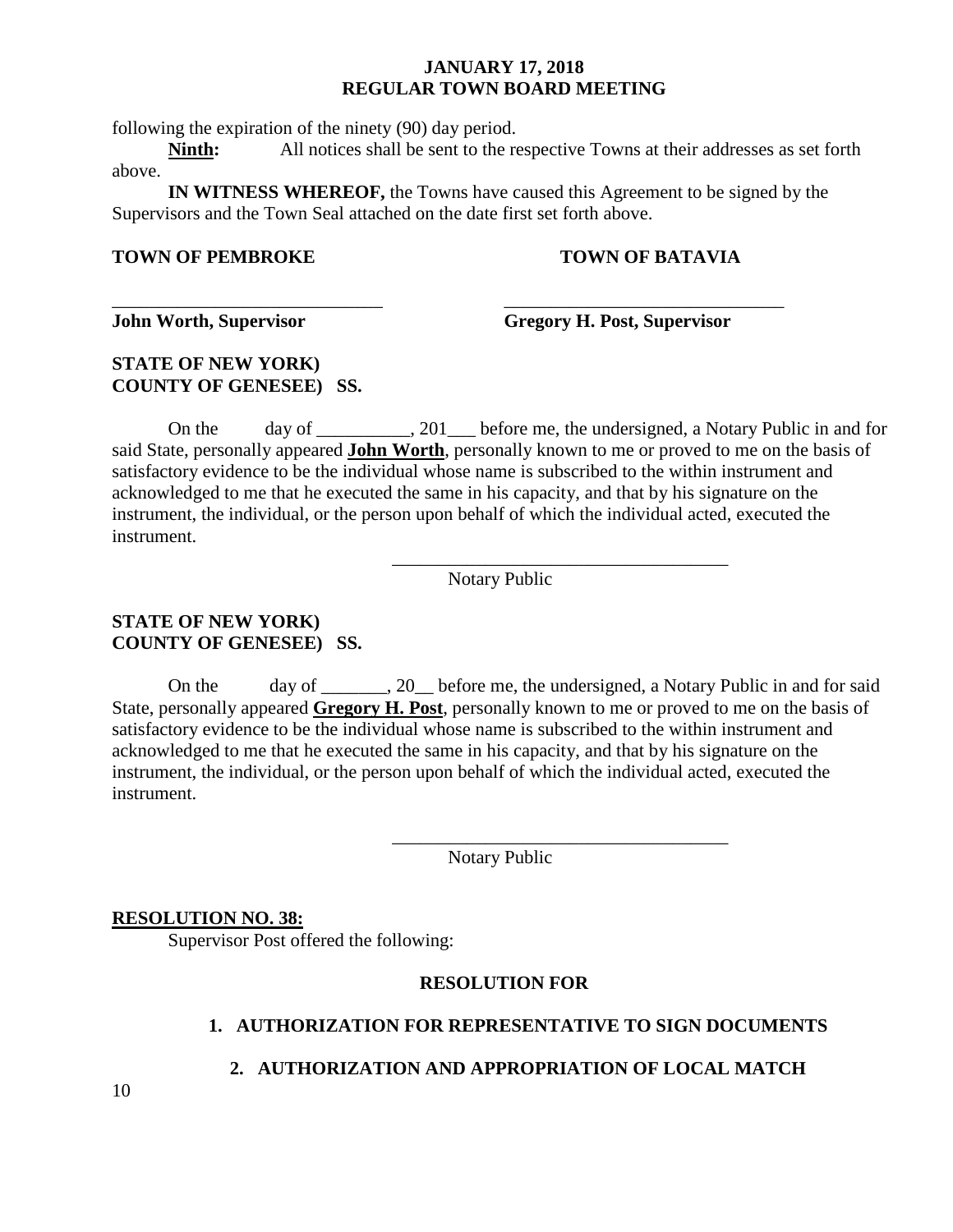#### **FOR**

# **TOWN OF BATAVIA WASTEWATER TREATMENT ASSESSMENT & PLANNING PLANNING GRANT #75547**

**WHEREAS,** the Town has proposed to complete a Wastewater Treatment Assessment & Planning Study; and

**WHEREAS,** the cost of completing the Wastewater Treatment Assessment & Planning Study is estimated at \$ 36,000.00; and

**WHEREAS,** the Town of Batavia has received an Engineering Planning Grant (EPG) Award commitment in the amount of \$ 30,000 to pay for a portion of the cost of completing the Wastewater Treatment Assessment & Planning Study;

**NOW THEREFORE BE IT RESOLVED,** that the Town Supervisor is authorized to execute a Grant Agreement with the NYS Environmental Facilities Corporation and any and all other contracts, documents and instruments necessary to bring about the Project and to fulfill the Town's obligations under the Engineering Planning Grant Agreement; and

**FURTHER BE IT RESOLVED**, that the Town authorizes and appropriates a minimum of 20% local match as required by the Engineering Planning Grant Program for the Wastewater Treatment Assessment & Planning Study. Under the Engineering Planning Grant Program, this local share match must be at least 20% of the grant award of \$30,000. The maximum local share appropriated subject to any changes agreed to by the Town Supervisor shall not exceed \$6,000.00 (either cash and/or in-kind services) based upon a total estimated maximum project cost of \$36,000.00. The Town Supervisor may increase this local match through the use of in-kind services without further approval from the Town Board.

**Second by:** Deputy Supervisor Underhill **Ayes:** Post, Underhill, Michalak, Zambito, White **APPROVED by unanimous vote** (5-0)

#### **RESOLUTION NO. 39:**

Councilwoman Michalak offered the following:

# **RESOLUTION FOR THE SEQR DETERMINATION (Type II) FOR TOWN OF BATAVIA WASTEWATER TREATMENT ASSESSMENT & PLANNING PLANNING GRANT #75547**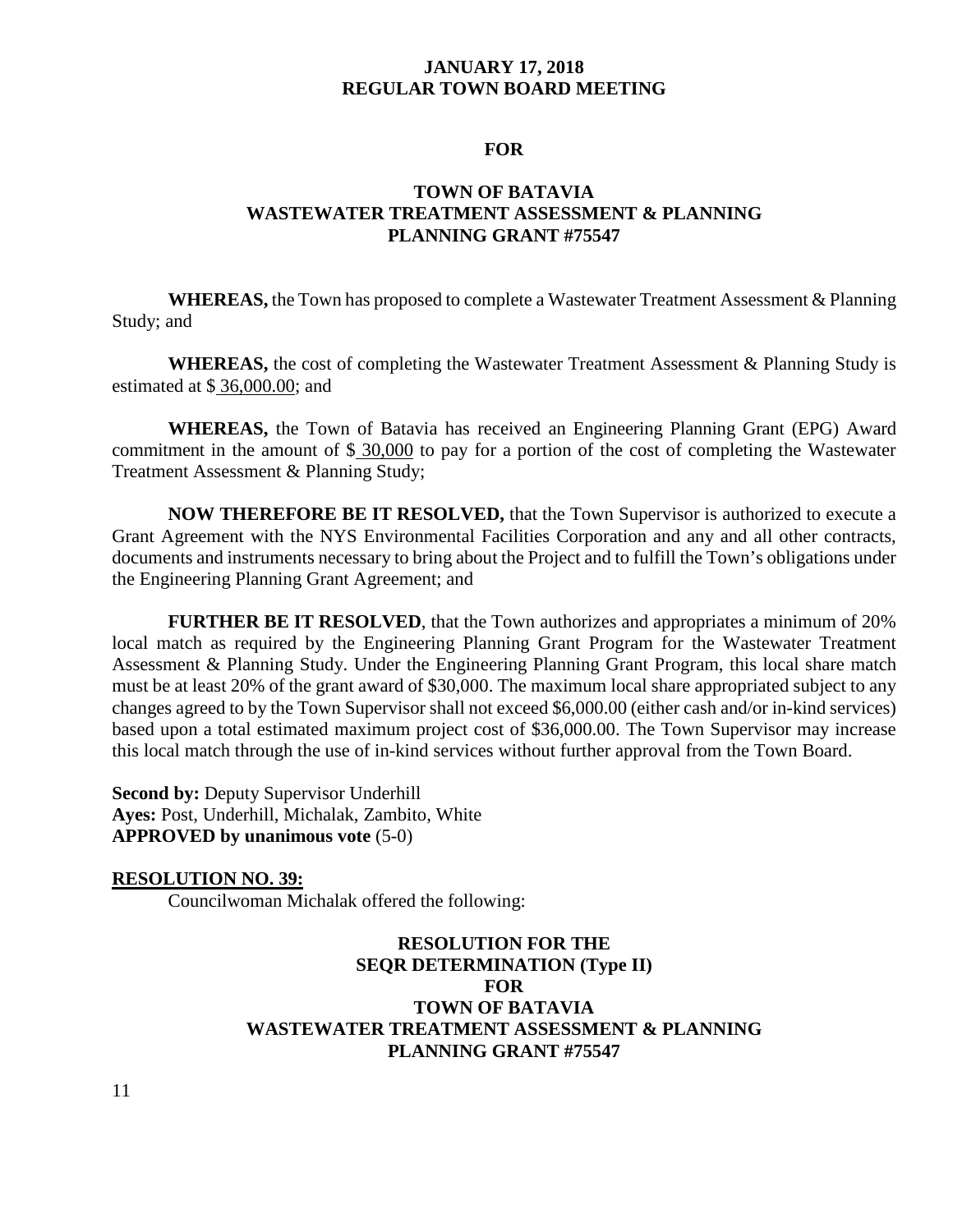**WHEREAS**, the Town has proposed to complete a Wastewater Treatment Assessment & Planning Study and;

**WHEREAS**, 6 NYCRR Section 617.5 under the State Environmental Quality Review Act (SEQR) provides that certain actions identified in subdivision(c) of that section are not subject to environmental review under the Environmental Conservation Law;

**NOW THEREFORE BE IT RESOLVED**, that the Town hereby determines that the proposed Wastewater Treatment Assessment & Planning Study / Planning Grant #75547 is a Type II action in accordance with 6 NYCRR Section  $617.5(c)(18 \& 21)$  which constitutes the "information collection including basic data collection and research, water quality and pollution studies, traffic counts, engineering studies, surveys, subsurface investigations and soils studies that do not commit the agency to undertake, fund or approve any Type I or Unlisted action;" and "conducting concurrent environmental, engineering, economic, feasibility and other studies and preliminary planning and budgetary processes necessary to the formulation of a proposal for action, provided those activities do not commit the agency to commence, engage in or approve such action;" and is therefore not subject to review under 6 NYCRR Part 617.

**Second by:** Councilman Zambito **Ayes:** Michalak**,** Zambito, White, Underhill, Post **APPROVED by unanimous vote (**5-0)

#### **RESOLUTION NO. 40:**

Councilman Zambito offered the following:

# **PROFESSIONAL SERVICES AGREEMENT FOR WASTEWATER TREATMENT ASSESSMENT & PLANNING GRANT BETWEEN THE TOWN OF BATAVIA AND CLARK PATTERSON LEE**

**WHEREAS**, the Town of Batavia received an Engineering Planning Grant (EPG) to pay the cost of completing the Wastewater Treatment Assessment & Planning Study; and

**WHEREAS,** Clark Patterson Lee has provided a letter proposal for engineering and grant assistance support services (letter attached) for a lump sum of Twenty Four Thousand Seven Hundred Fifty dollars (\$24,750).

**NOW, THEREFORE, BE IT RESOLVED,** the Batavia Town Board authorizes the Supervisor to retain Clark Patterson Lee for engineering and grant assistance support services in the amount of Twenty Four Thousand Seven Hundred Fifty dollars (\$24,750) to prepare an engineering report and to provide other supplementary information for the Wastewater Treatment Assessment & Planning Study.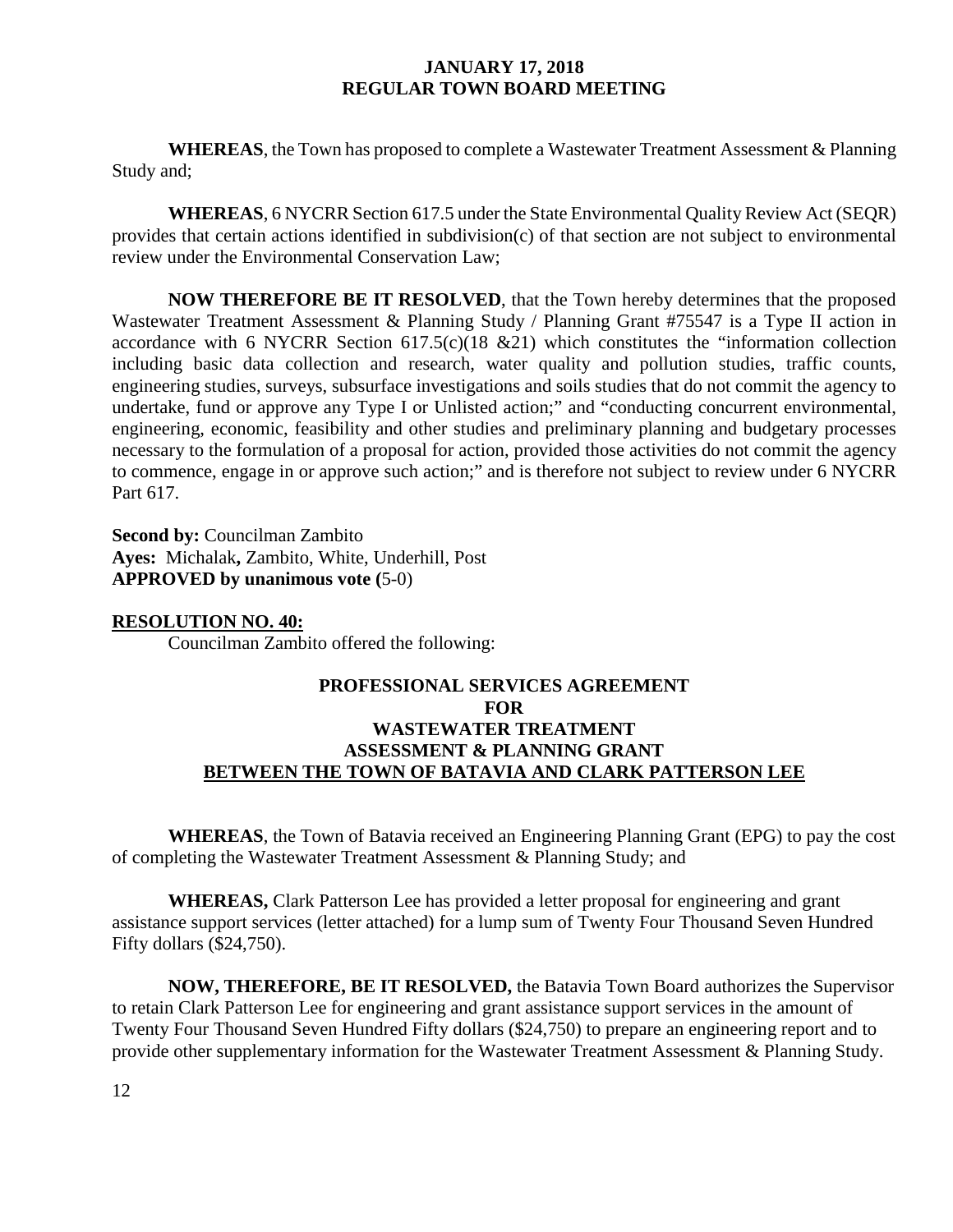# **Second by: Councilwoman Michalak Ayes:** Zambito, Michalak, White, Underhill, Post **APPROVED by unanimous vote (**5-0)

**Abstract No. 13-2017 and 1-2018:** Motion Deputy Supervisor Underhill, second Councilman Zambito to authorize the Supervisor to pay the following vouchers:

Abstract No. 13-2017:

| General      | \$36,259.77  |
|--------------|--------------|
| Highway      | 22,675.14    |
| Sewer No. 1  | 1,649.85     |
| Sewer No. 2  | 6,527.80     |
| Water        | 228,002.85   |
| Southwest    | 5,500.00     |
| <b>Total</b> | \$300,615.41 |

Check numbers 20924-20945, 20947-2076

## Abstract No. 1-2018

| General               | \$327,982.26   |
|-----------------------|----------------|
| Highway               | 6,646.75       |
| Sewer No. 1           | 1,327.61       |
| Sewer No. 2           | 1,313.57       |
| Water                 | 5,166.75       |
| <b>Ellicott Trail</b> | 33,500.00      |
| <b>Batavia Fire</b>   | 942,478.00     |
| <b>Total</b>          | \$1,318,414.94 |

Check numbers 20879-20919, 20921-20923, 20977 Online: \$1,312.12 **Ayes:** Underhill, Zambito, White, Michalak, Post **MOTION CARRIED by unanimous vote** (5-0)

# **DEPARTMENT REPORTS:**

## **The Supervisor reported for the following departments:**

**Highway** busy with snow removal and flooding. They are working closely with the other communities and the fire services.

**Water/Wastewater** busy reading meters, doing meter updates, repairing water breaks and monitoring the infrastructure.

**Building Inspector** reported on the following**: read report**

## **Supervisor's Report:**

Status Report on expenditures and revenues is available for the Board's review.

**GAM-** meeting is tomorrow evening at 7:00 p.m. hosted by the City of Batavia at the Batavia